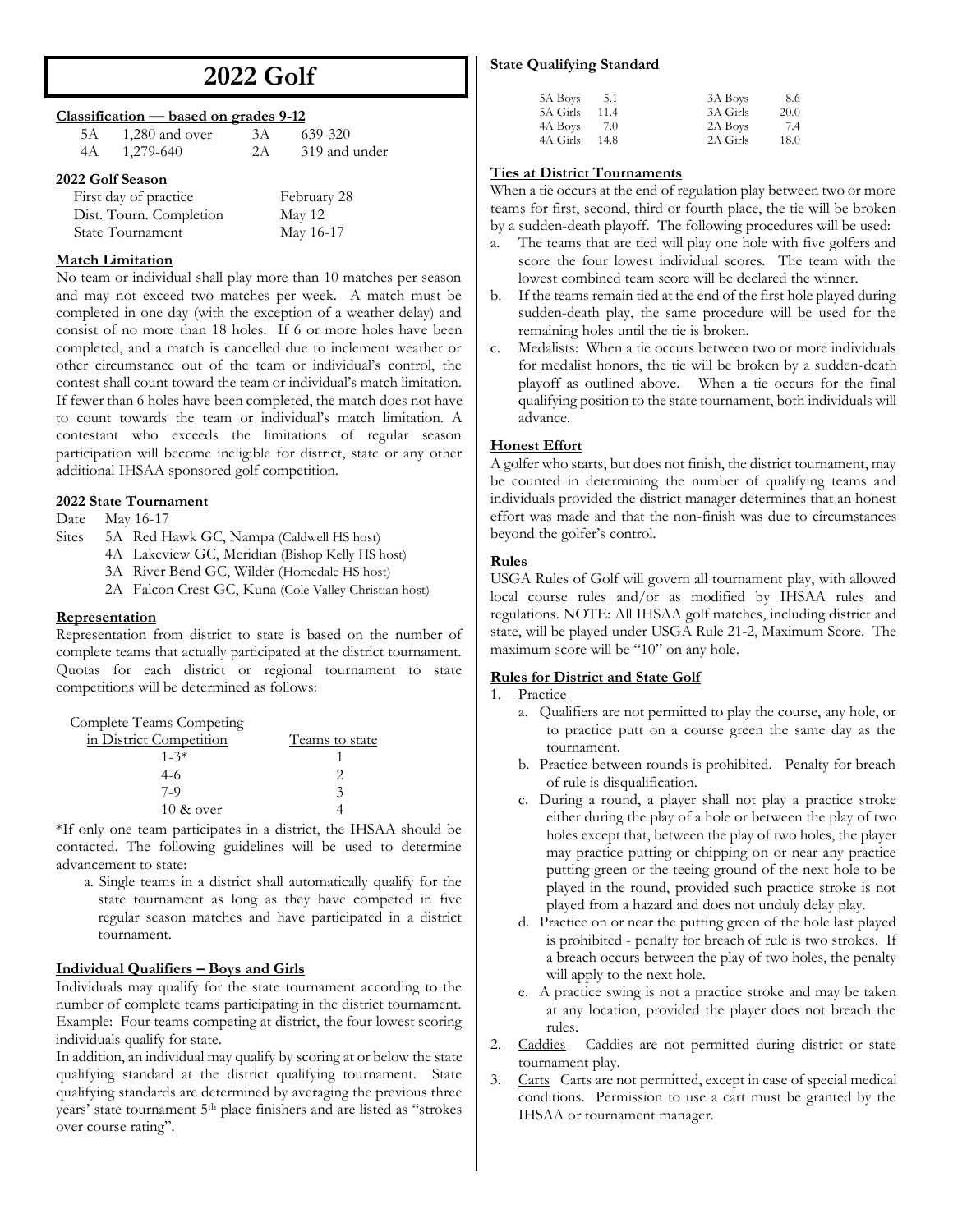- 4. Coaches
	- a. Coaches may talk to players during events only between holes from green to tee box and/or between nines. They may advise players on course management, playing etiquette and offer technical advice and/or instruction. Only two coaches per team are allowed to coach during an event. Communication during the play of a hole is a breach of the rules and is a two stroke penalty.
	- b. Coaches are not allowed to play the course during the hours the state tournament is in progress.
	- c. Coaches should make an effort to help all participants abide by the rules of golf and the rules set up for district and state play. It is unethical to try to win a championship by disqualification.
- 5. Gallery The gallery must be a reasonable distance (at least 25 feet) from the competitors at all times. Penalty for continued breach of gallery distance rule is one stroke.
- 6. Aiding a Competitor There shall be no aiding of any competitor, except to look for a lost ball or to provide relief items such as water, sunscreen, etc. Penalty for breach of rule is two strokes.
- 7. Sportsmanship A player who violates the sportsmanship rules of golf will be assessed one penalty stroke for each unsportsmanlike act. Such acts include (but not limited to) profanity, throwing a club, damaging the course, etc.
- 8. Attire All players must wear appropriate golf attire slacks or shorts and a collared shirt. Denim jeans are not permitted.
- 9. Electronic Devices Competitors are not permitted to wear headphones or use cell phones during tournament play. Penalty for breach of rule is two strokes.
- 10. Distance Measuring Devices A player may obtain distance information by using a golf-designed device that measures distance only. If, during a stipulated round, a player uses a distance-measuring device to gauge or measure other conditions that might affect his/her play (e.g., gradient, windspeed, temperature, etc.), the player is in breach of USGA rules, for which the penalty is two strokes.
- 11. Illegal Substances The use of alcohol, tobacco or drugs is prohibited. Penalty for breach of rule is immediate disqualification.

## **Substitutions at the State Tournament**

Substitutions are not allowed after final line-ups are submitted to tournament managers (deadline is Thurs prior to the state tournament). In the event of **injury, illness or bereavement**, teams may be allowed to replace a participant with permission of the tournament manager and the IHSAA. No substitutions will be allowed mid-round.

## **Supervision of Play**

- 1. A Rules Official will supervise district and state tournaments.
- At the State Tournament, schools are asked to bring one adult monitor for each of their qualifying teams. Host sites will provide adult monitors as well.
- 3. Adult volunteers will monitor play and assist in keeping score, but will not make rules interpretations. These monitors will be assigned in the following manner:

a. The tournament manager will assign one adult volunteer to follow each group. He/she should not be a coach or relative of any player in that group.

4. As each group finishes a hole, the assigned monitor will ask: a. Are there any concerns regarding this hole? b. Are you all in agreement on the scores of each player? 5. If there are concerns or reports of rules violations, the monitor will:

> a. Attempt to resolve concerns through group discussion, or b. Notify the Rules Official via cell phone of a possible rules violation.

> c. The Rules Official will attempt to resolve issue before the group plays the next hole.

- 6. After the 18th hole, the monitor will escort each group to the scoring area. Note: Coaches, spectators or other players will not be allowed in the scoring area.
- 7. The scoring area manager will have each group sit together and double-check their scorecards. He/she will then ask the group if anyone has questions or concerns about their round.
	- a. If there are no concerns, players will sign and turn in their scorecards. Coaches may review their players' scorecards before the cards are signed.
	- b. If there are concerns, players will be moved to a separate location until the issue can be resolved and the Games Committee will convene.
		- The golfer will state his/her concern in front of the entire group. If the concern is accusatory in nature, the committee will gather information and facts surrounding the issue by privately interviewing all players of the group.
		- Once the issue has been resolved, the coaches of each affected school will be notified of the Games Committee's decision, the players will sign their scorecards and will be released. Coaches may review their players' scorecards before the cards are signed.

The games committee shall consist of the tournament Rules Official, an IHSAA representative and the host golf professional or assistant pro.

## **Scoring**

- 1. Players in the foursome will be assigned as markers for another member of the foursome. Player 1 will score for 2, 2 will score for  $3$ ,  $3$  for  $4$ , and  $4$  will score for  $1$ . (Rule  $6-6$ )
- 2. After each hole the marker should check the score with the competitor. The competitor is responsible for the correctness of the score recorded and shall check his/her score after each hole. Any concerns or possible violations must be reported to the adult monitor assigned to their foursome before proceeding to the next hole.
- After the final hole, the group will be escorted to the scoring area as outlined under "Supervision of Play" and settle any doubtful points with the Rules Official or games committee, ensure that their marker has signed the card, and countersign the card him/herself. Penalty for breach of Rule 6-6b is disqualification.
- 4. Monitors will be provided by each school and/or the host site at the State Golf Tournaments.

## **State Tournament Format**

Team and individual awards will be determined from a combined two-day total score.

All teams and individuals will play 36 holes -18 holes each day.